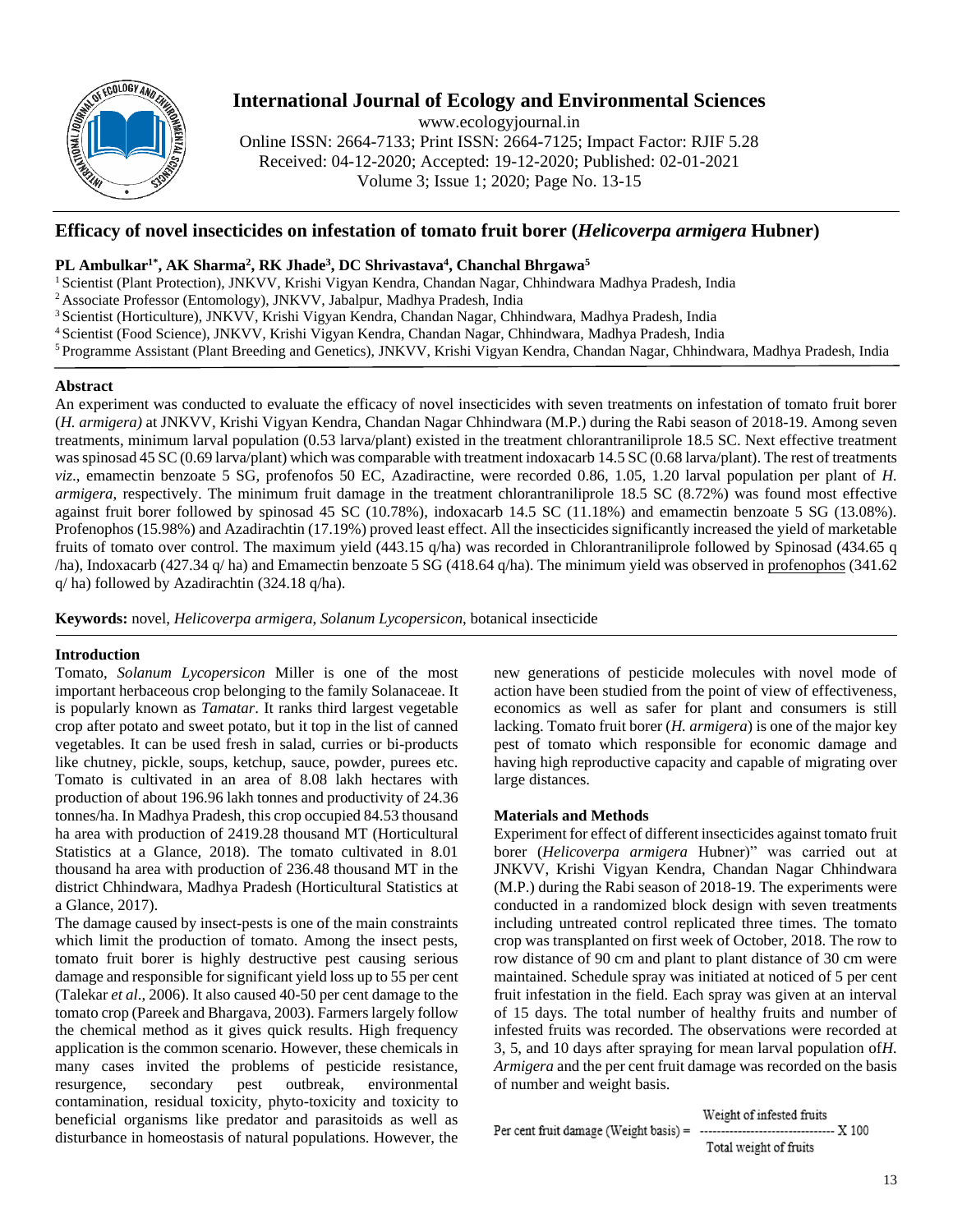| Tr. No. | <b>Insecticides</b>         | Dose $(gm \text{ or } ml/10 \text{ lit})$ |
|---------|-----------------------------|-------------------------------------------|
| T1      | Spinosad 45 SC              |                                           |
| T2      | Emamectin benzoate 5 SG     |                                           |
| T3      | Indoxacarb 14.5 SC          |                                           |
| T4      | Chlorantraniliprole 18.5 SC | 3                                         |
| T5      | Profenofos 50 EC            | 10                                        |
| T6      | Azadiractine                | 50                                        |
| T7      | Control                     |                                           |

**Table 1:** Treatments for management of tomato fruit borer (*H. armigera*)

#### **Results and Discussion**

Efficacy of insecticides against larval population of *H. armigera*  infesting tomato Mean larval population of *H. armigera* after first, second and third spray during 2018-19. The average data of first, second and third spray during 2018- 19 are presented in Table 2 revealed that minimum larval population (0.53 larva/plant) existed in the treatment chlorantraniliprole 18.5 SC. Next effective treatment was spinosad 45 SC (0.69 larva/plant) hich was comparable with treatment indoxacarb 14.5 SC (0.68) larva/plant). The rest of treatments *viz*., emamectin benzoate 5 SG, profenofos 50 EC, Azadiractine, were recorded 0.86, 1.05, 1.20 larval population per plant of *H. armigera*, respectively.

**Table 2:** Mean larval population of *H. armigera* at first, second and third spray during 2018-19

| S. No. | <b>Treatment</b>            |                    | Mean larval population of H. armigera |             |      |  |
|--------|-----------------------------|--------------------|---------------------------------------|-------------|------|--|
|        |                             | <b>First Spray</b> | <b>Second spray</b>                   | Third spray |      |  |
|        | Spinosad 45 SC              | 0.70               | 0.72                                  | 0.65        | 0.69 |  |
|        | Emamectin benzoate 5 SG     | 0.85               | 0.90                                  | 0.84        | 0.86 |  |
|        | Indoxacarb 14.5 SC          | 0.75               | 0.68                                  | 0.60        | 0.68 |  |
|        | Chlorantraniliprole 18.5 SC | 0.55               | 0.54                                  | 0.50        | 0.53 |  |
|        | Profenofos 50 EC            | 1.03               | 1.10                                  | 1.02        | 1.05 |  |
|        | Azadiractine                | 1.20               | 1.14                                  | 1.25        | 1.20 |  |
|        | <b>Untreated Control</b>    | 1.94               | 2.25                                  | 2.85        | 2.35 |  |
|        | $CD$ at 5%                  |                    |                                       |             | 0.16 |  |

| Table 3: Mean per cent fruit damage by <i>H. armigera</i> during 2018-19 |  |  |  |
|--------------------------------------------------------------------------|--|--|--|
|--------------------------------------------------------------------------|--|--|--|

| Sr. No. |                             |                               | Mean per cent fruit damage of H. armigera |                    |                    |              |
|---------|-----------------------------|-------------------------------|-------------------------------------------|--------------------|--------------------|--------------|
|         | <b>Treatment</b>            | <b>Pre-treatment damage %</b> | <b>Ist Spray</b>                          | <b>I</b> Ind spray | <b>IIIrd spray</b> | Mean $(\% )$ |
| 1.      | Spinosad 45 SC              | 22.25                         | 12.25                                     | 9.45               | 10.65              | 10.78        |
| 2.      | Emamectin benzoate 5 SG     | 27.50                         | 14.12                                     | 12.52              | 12.60              | 13.08        |
| 3.      | Indoxacarb 14.5 SC          | 26.30                         | 13.15                                     | 10.12              | 10.28              | 11.18        |
| 4.      | Chlorantraniliprole 18.5 SC | 19.20                         | 9.55                                      | 8.35               | 8.25               | 8.72         |
| 5.      | Profenofos 50 EC            | 33.35                         | 16.15                                     | 14.55              | 14.25              | 15.98        |
| 6.      | Azadiractine                | 37.25                         | 18.06                                     | 16.55              | 16.95              | 17.19        |
| 7.      | <b>Untreated Control</b>    | 61.10                         | 30.55                                     | 29.35              | 29.85              | 29.92        |
|         | $CD$ at 5%                  |                               |                                           |                    |                    | 2.01         |

The average data of first, second and third spray during 2018- 19 are presented in Table 3 revealed that minimum fruit damage (8.72%) existed in the treatment chlorantraniliprole 18.5 SC. The next effective treatment was spinosad 45 SC (10.78%) which was at par with treatments indoxacarb 14.5 SC (11.18%) and Treatments Azadiractine (17.19%) found least effective against *H. armigera*. Rest of the treatments *viz*., emamectin benzoate 5 SG (13.08%), profenofos 50EC (15.98%), fruit damage by *H. armigera*.

#### **Effect of Insecticide on fruit infestation and Yield of tomato fruits**

Effect of different treatments on fruit infestation and yield of tomato is presented in Table 4. Among the insecticide treatments,

Chlorantraniliprole treated plots recorded lowest mean fruit infestation (10.75%) followed by spinosad (12.78%) indoxacarb (13.18%) and Emamectin benzoate (15.15%). The Profenophos (18.95%) and botanical-pesticides, Azadiractine recorded fruit infestations (19.28%) were not so effective treatments but all were superior over untreated control plots (35.85%).

The data presented in Table 4 on yield of tomato fruits revealed that significantly higher (443.15 q/ha) yield obtained when treated with chlorantraniliprole 18.5 SC followed by spinosad 45 SC (434.65 q/ha) and indoxacarb 14.5 SC (427.34 q/ha). The lowest (261.35 q/ha)yield was obtained in untreated control. However, rests of treatments emamectin benzoate 5 SG, profenofos 50 EC and *Azadiractine*, exhibited 418.64,341.62, and 324.18 q/ha yield of tomato, respectively.